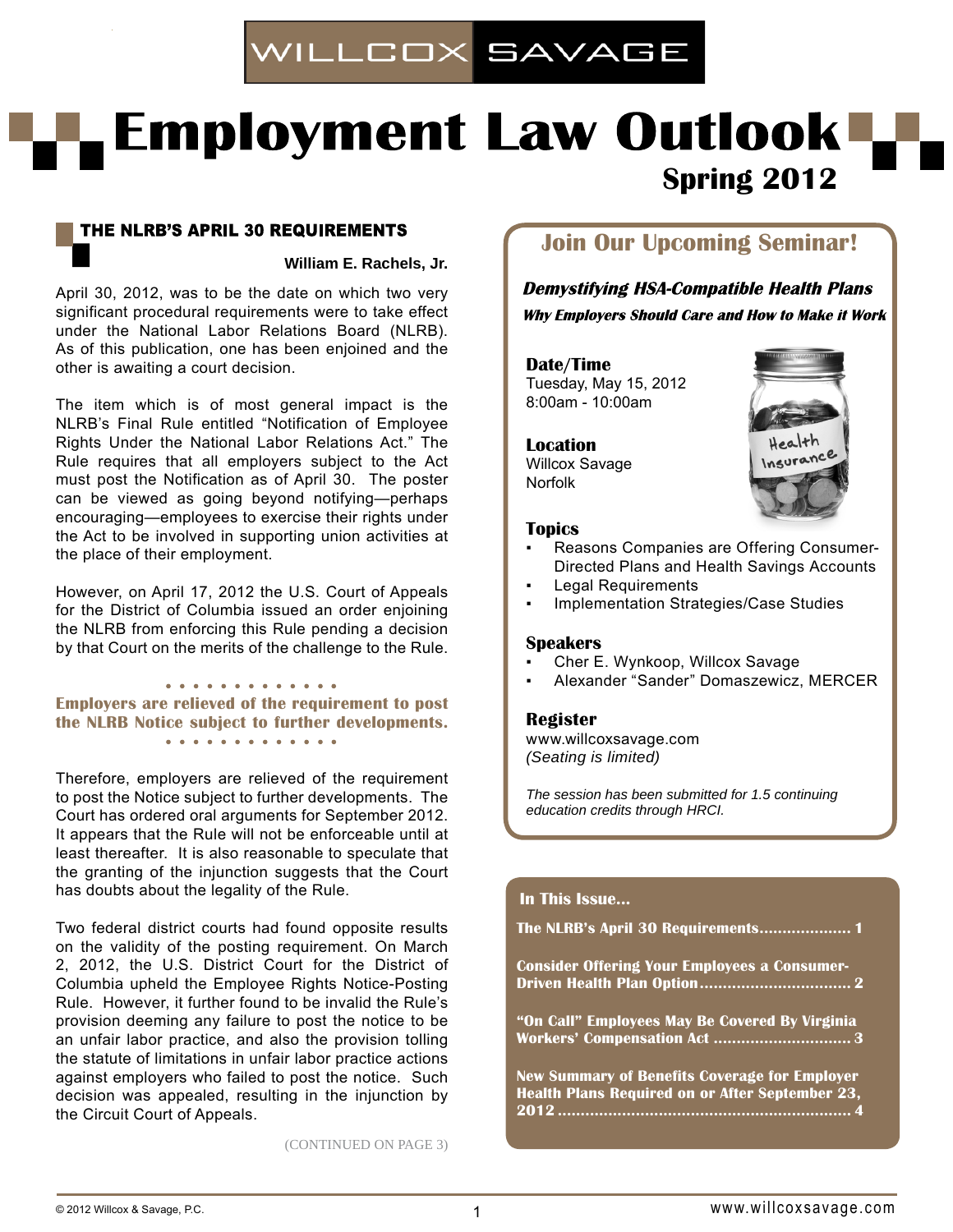## **CONSIDER OFFERING YOUR EMPLOYEES A CONSUMER-DRIVEN HEALTH PLAN** I OPTION

### **Cher E. Wynkoop and Corina V. San-Marina**

Many employers currently offer their employees PPO and HMO health insurance options, which in general have high premiums, low deductibles, minimal office visit and emergency room co-pays, tiered prescription coverage and relatively low out-of-pocket maximums. These common features of traditional health insurance tend to minimize thoughtful health care consumption by employees, as they neither require "comparison shopping" for health services by the employees nor do they incent employees to be cognizant of their consumption of health care services.

In response to the rapid increase in healthcare costs, various models of "consumer-driven health care" have emerged to encourage employees to have some "skin in the game" with respect to their actual health care consumption.

The models attempt to:

- Encourage and incent employees to comparison shop for identical health care goods and services;
- Engage in wellness activities for premium discounts and other valuable incentives;
- Utilize "no cost" preventive care services;
- Proactively manage chronic medical conditions; and ▪ Give some consideration to the cost and value of
- employer-provided health coverage.

It is uncontroversial and indisputable that where individuals engage in a more thoughtful approach to consuming health care, medical claims charged against the health care policy drop and the associated health care premiums drop as well.

High Deductible Health Plans (HDHP), a current model of consumer-driven health care which is growing in popularity among employers and employees, were first offered in the insurance marketplace some 10 years ago. HDHP premiums have drastically dropped over the last two to three years as a result of their increased usage in the marketplace, weighing in currently at about 30-35% lower premiums than traditional HMO and PPO plans.

An HDHP offers a high deductible in exchange for low premiums, and works best for relatively healthy individuals who tend to be low to moderate consumers of health care. After the high deductible is met, depending on how the HDHP is designed, expenses might be either 100 percent covered or subject to co-pay, just like a traditional health plan.

To help employees pay the high deductible, in general an HDHP is paired with a health savings account (HSA), which is basically a medical IRA that belongs to the employee at all times. An HSA can be funded with both employer and employee contributions that have the potential to accumulate from year to year to the extent there are any unused amounts at the end of each year. One reason many employers offer "seed" contributions to an employee's HSA is to encourage participation. The employer seed, along with employees' contributions of their "premium savings" amounts plus their normal "flexible spending account" contribution amount can often substantially fund an HSA to cover much of the HDHP deductible.

Here are some numbers/features:

- Typical employer "seed" contribution: \$500–\$750 (single); \$1,000–\$1,250 (family)
- Typical deductibles: \$2,000–\$3,000 (single) and \$4,000–\$6,000 (family)
- IRS-permitted annual contributions: \$3,100 (single) and \$6,250 (family)

There are many legal and administrative details to consider whether an HDHP/HSA combination is a valuable benefit for both you and your employees, and careful planning is crucial to a successful implementation process. Ultimately, employees must engage in a personal and critical analysis of their own recent and prospective health care usage as well as their desire to save more pre-tax dollars for a rainy health day – to decide whether the HDHP/HSA is a good value for them and their families in any particular year. As they say – "it is all in the math" as to whether an HDHP/HSA might work for you as the employer and your employees. As a result of the increased popularity of HDHPs, it is worth the investment of time of your human resources team to investigate and explore how they work in order to be able to make an informed decision as to the value of an HDHP/HSA and to explain such offerings to your employees.

If you would like to learn more about this topic, consider attending our complimentary breakfast seminar entitled, *Demystifying HSA-Compatible Health Plans - Why Employers Should Care and How to Make it Work.* The seminar is scheduled from 8:00 a.m. until 10:00 a.m. on Tuesday, May 15, 2012. Speakers from both Willcox Savage and MERCER will present legal and administrative aspects of offering an HDHP/HSA. Register to attend at http://www.willcoxandsavage.com (seating is limited). The session has been submitted for continuing education credit through HRCI.■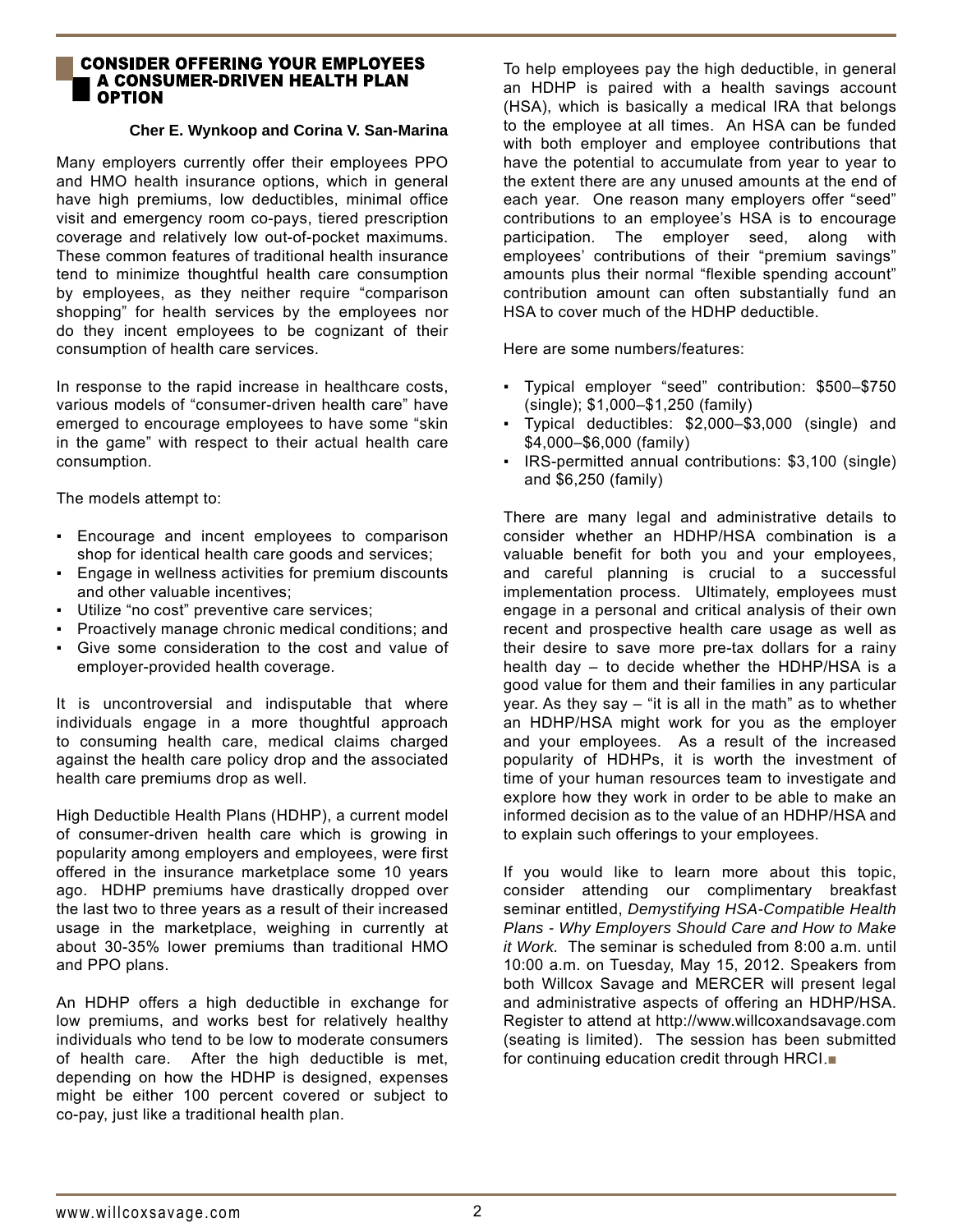## THE NLRB'S APRIL 30 REQUIREMENTS

(CONTINUED FROM PAGE 1)

Then on April 13, 2012, the Federal Court in South Carolina struck down the Notice-Posting Rule. It found that the NLRB did not have the authority to require such Notice posting. An appeal by the NLRB to the Fourth Circuit is to be expected.

The second requirement, the NLRB's "Quick Election" Rule, takes effect on April 30, 2012. In addition to curtailing pre-election procedures, this Final Rule is intended to shorten the time employers have to respond to election petitions to as few as 10 days. The employer community resists such a short time period because it is often necessary to have more time to counter a union's organizational efforts. A union's campaign has usually taken place primarily before the petition for election is filed with the NLRB. The employer needs adequate response time to level the playing field.

As with the Notice-Posting Rule, a lawsuit was filed in the U.S. District Court for the District of Columbia challenging the NLRB's right to so proceed. As of this printing, motions are pending for Summary Judgment.

The Quick Election Rule has found its way into the legislative chambers, as well as the courts. In both the U.S. Senate and the House, joint resolutions have been introduced to nullify the Rule. The Senate resolution has been referred to the Committee on Health, Education, Labor, and Pensions. The House resolution has been referred to the Committee on Education and the Workforce.

In addition to the above activities, several Democratic senators have introduced a bill to narrow the definition of the term "Supervisor" under the NLRA. Such is intended to provide the opportunity for more workers to be eligible to join unions, since "Supervisors" are not eligible for union membership under the Act. Similar legislation has been floated previously, but has never become law.

The message for employers continues to be: Stay close to your employees, treat them fairly, remind them of how well off they are, encourage communications even complaints—keep them at home, and stay very alert to developments. In a recessionary financial climate, unionization is less likely. But prepare now and maintain for what we hope are better financial times ahead.■



#### **Stephen R. Jackson**

Over the years, the Supreme Court of Virginia and the Court of Appeals of Virginia have spent considerable time and effort defining and redefining the boundaries of when an injury arises "out of *and* in the course of employment." This concept is integral to the Virginia Workers' Compensation Act, because if either of those components is absent, the injury is outside the Act's coverage and, therefore, not compensable.

It is not unusual for an injury to have occurred in the course of a person's employment, but not to have arisen out of it. In short, a person can be injured on the job. However, if that injury did not result from the employee's exposure to a particular danger of the employment, to which the general public was not equally exposed, it is not covered. This is called the "actual risk test."

Recently, the Virginia Court of Appeals wrestled with the issue of injuries to an "on call" employee who was injured while driving her personal vehicle. In *Wythe County Community Hospital v. Turpin*, the Court ruled that an "on call" hospice nurse was entitled to workers' compensation benefits for injuries she received when she lost control of her vehicle as a result of being distracted by the sudden illumination of her personal cell phone. The Court reasoned that the claimant used the phone as one of her principal modes of communication with her employer and her distraction resulted from her belief that she was being called by the employer. There was no evidence as to who the call was actually from. It was, apparently, sufficient for the Court that the claimant believed the call was from her employer.

This decision clearly pushes the boundaries of when an injury arises out of the employment. Indeed, the Court noted that when it was deciding the case "on the discrete facts before [it]" and one of the judges on the panel dissented. The *Turpin* decision makes it clear that the Virginia Workers' Compensation Commission and the courts will continue to wrestle with the notion of whether an injury does or does not arise out of the employment. However, for now, cell phones may further extend coverage to "on call" employees.■